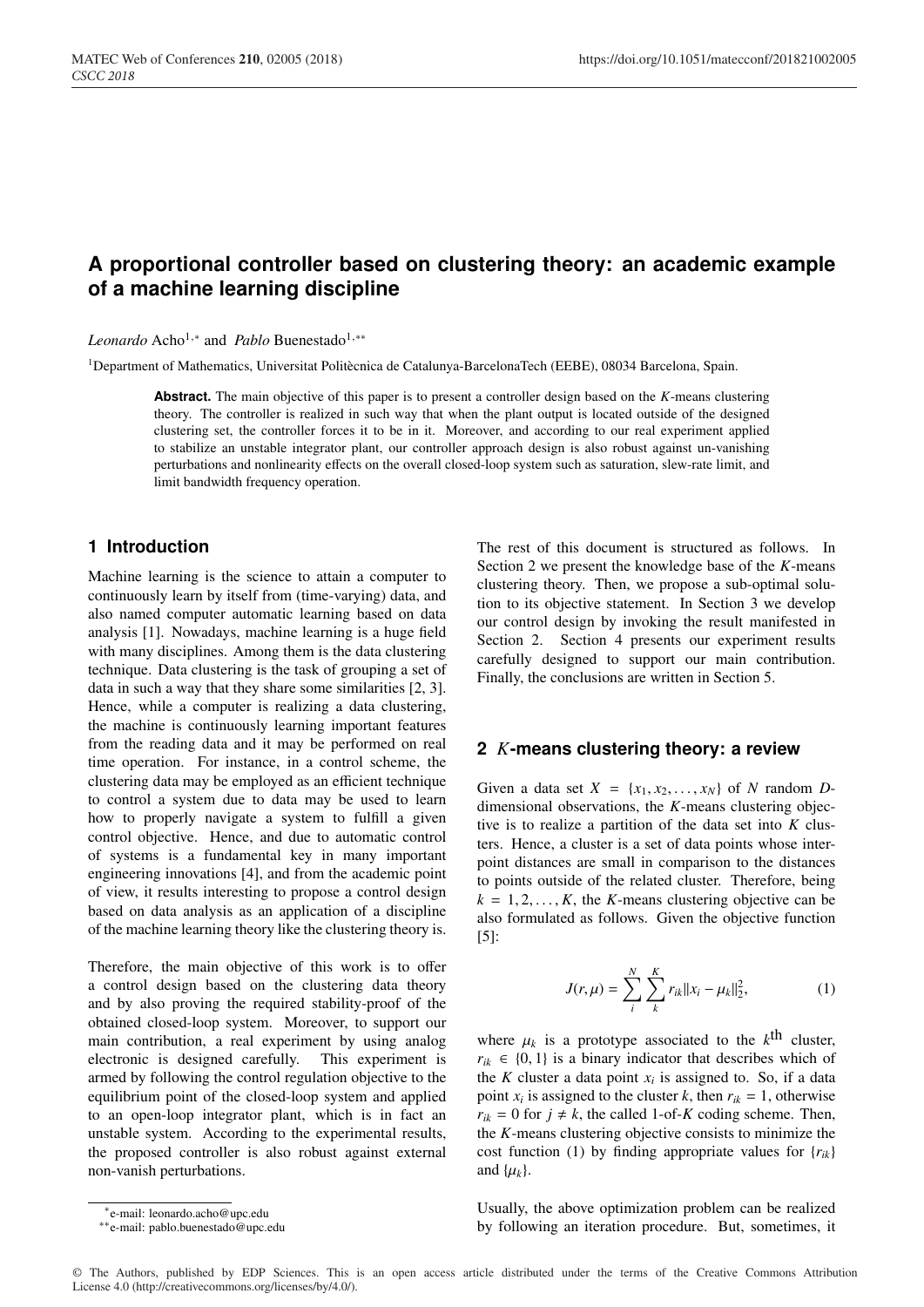can be solved by giving a closed form solution [5]. In other words, we have the following solution [5]:

$$
r_{ik} = \begin{cases} 1, & \text{if } k = \arg \min_j ||x_i - \mu_j||^2 \\ 0, & \text{otherwise} \end{cases}
$$
 (2)

and

$$
\mu_k = \frac{\sum_i r_{ik} x_i}{\sum_i r_{ik}}.\tag{3}
$$

In the special case when  $K = N = 1$ , we may infer the next sub-optimal solution to our optimization objective:

$$
r = \begin{cases} 1, & \text{if } ||x - \mu||^2 < \beta \\ 0, & \text{otherwise} \end{cases}
$$
 (4)

and

$$
\mu = rx,\tag{5}
$$

where  $\beta$  may be a given constant.

# **3 A proportional controller design based on** *K***-means clustering theory**

In order to formalize a controller design based on the basic clustering theory, let us consider the next SISO-system to be controlled:

$$
\dot{x} = Ax + Bu; x \in R^{n}; u, y \in R,
$$
  
\n
$$
y = Cx,
$$
\n(6)

where *A*, *B*, and *C* are matrices on theirs corresponding dimensions. Then, based on the above clustering theory for the stated special case, we propose the following controller design:

$$
u = g_1 y + g_2 r,\tag{7}
$$

where  $q_1$  and  $q_2$  are the controller gains, and by redefining *r* as follows:

$$
r = \begin{cases} 1, & \text{if } |y| < \beta \\ -1, & \text{otherwise} \end{cases}
$$
 (8)

By combining equations (7) and (8), we arrive to the following compact expression to our controller approach:

$$
u = g_1 y + g_2 \text{sign}(\beta - |y|),\tag{9}
$$

where sign(·) represents the *signum* function. Next is our main result.

**Theorem1.-** Given  $q_1$  such that  $(A + q_1 BC)$  is a Hurwitz matrix, and  $q_2 \in R$ , then the closed-loop system (6) and (9) is BIBO-stable.

*Proof*.- The closed-loop system (6) and (9) can be straightforwardly represented as:

$$
\dot{x} = (A + g_1 BC)x + g_2 B \text{sign}(\beta - |y|),\tag{10}
$$

and because of the Hurwitz condition to  $(A + q_1 BC)$ and the boundedness of the second term in (10), BIBOstability of the closed-loop system (10) is then concluded.

Remark 1.- Obviously, a state-observer such as the Luenberger one can be also invoked in our control design.

Remark 2.- A special case deserves to highlight. This corresponds to the scenario when our plant to be controlled is an integrator system. This special scenario is addressed in the experimental validation section of our approach.

Remark 3.- Due to we are dealing with the regulation control objective of the origin of the closed-loop system, we set the cluster mass center at this location; that is, we set  $\mu = 0$ .

#### **4 Experimental validation**

To begin with, consider a SISO-integrator plant (an unstable system) stated as:

$$
\dot{x} = -au,
$$
  
\n
$$
y = x,
$$
 (11)

where *a* is the system gain. Because of the studied system, let us employ the next particular controller realized from (9):

$$
u = g_1 \text{sign}(\beta - |y|). \tag{12}
$$

To conclude stability of the closed-loop system, this yields:

$$
\dot{x} = -ag_1 \text{sign}(\beta - |y|),\tag{13}
$$

Surprisingly, if  $\beta = 0$  we arrive to a well-known dynamic system which is asymptotically stable [6].

In order to describe our system based on analog electronic, the closed-loop model, the plant process and the proposed controller, is shown in Figure 1. Therefore, our overall system realization is granted in Figure 2. This electronic system was carried out by utilizing operational amplifiers in LM358N integrated circuits and supplied by  $\pm 12$  volts. The value of  $\beta$  is the conduction voltage of the related diode, about 0.7 volts. Moreover, to simulate an external perturbation, we use Leds polarization such that the induced noisy values belong to the set  $\{-0.7, 0.7\}$ approximately by intensionally selecting the supplied voltage 12volts or -12volts (see Figure 2). Observe that because of a constant perturbation, the plant output will saturate (integral action) to its related voltage saturation. Finally, we activated and deactivate the control action by manipulating the switch  $SW<sub>1</sub>$ . Lately, and due to the operational amplifiers, the plant and controller have the main following nonlinearities [7]: slew-rate behavior, limit bandwidth frequency operation, and saturation effect.